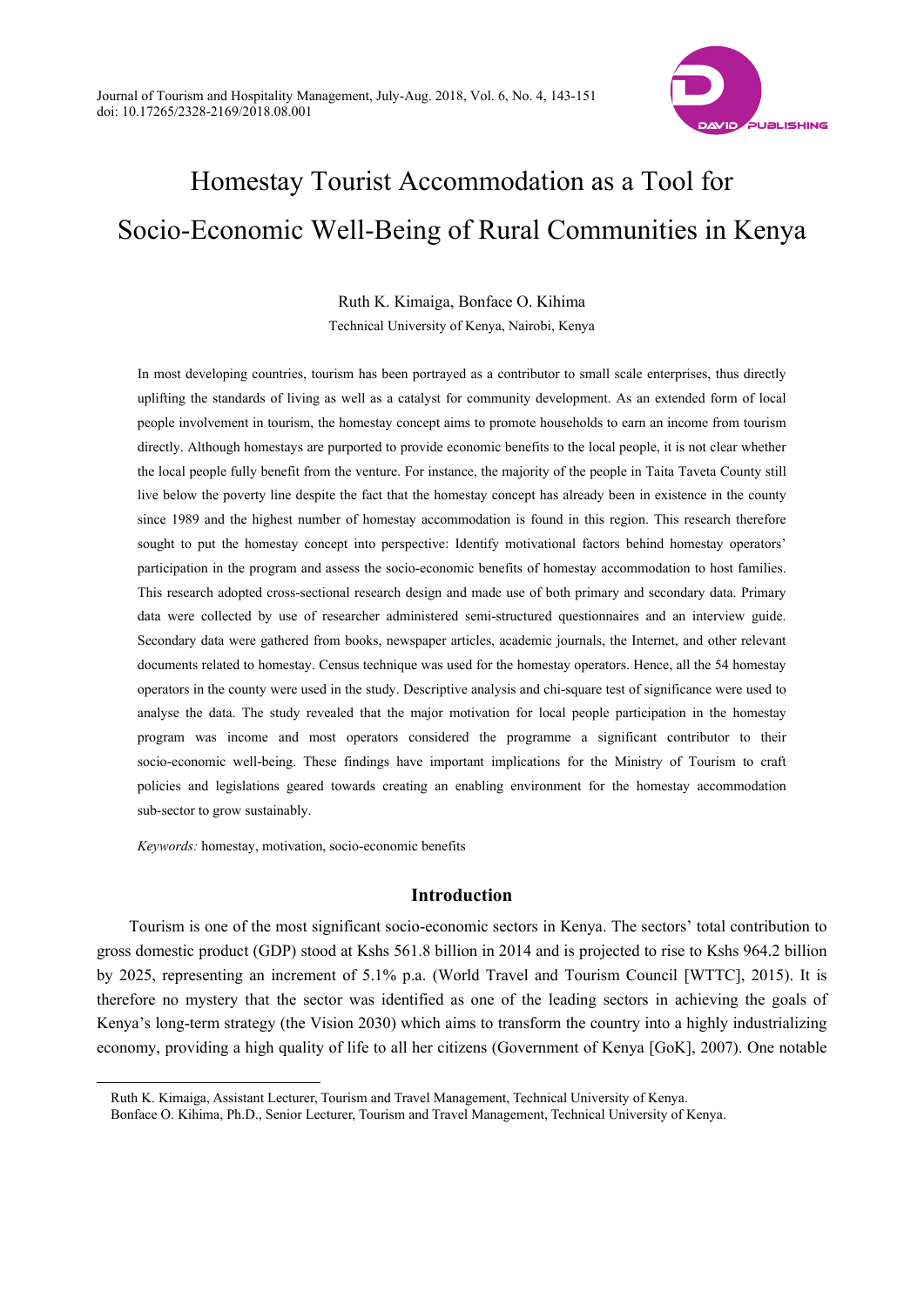tenet identified under the tourism component in the first Medium Term Plan was "The certification of 1,000 homestay sites to promote cultural tourism in Kenyan homes" (GoK, 2008, p. 13). Ideally, the homestay concept was recognized not only as a way of enhancing community participation in tourism but also as a platform of enabling the local people to derive direct benefits from the tourism industry, an idea the government has grappled with for years on end. The homestay concept presents a scenario where the local people invite tourists to stay with them as members of the family at a fee (Kayat, 2010; Department of Tourism [DoT], 2013; Othman, Sazali, & Mohammed, 2013; Kimaiga, Kihima, & Pepela, 2015).

The attention the homestay concept has received from stakeholders and its prioritization in Kenya's economic blueprint is a clear indication of the opportunities; it presents in raising the standards of the living of the local people through employment creation, both directly and indirectly (DoT, 2013; Kimaiga et al., 2015). It is worth noting that the homestay concept is not new in Kenya even though its origins in the country appear not to have been properly documented. For instance, in Taita Taveta County, the concept is reported to have been in existence since 1989 (Kimaiga et al., 2015). The pertinent questions therefore are: Has the contribution of this concept to the local people's standards of living been worthwhile? What really motivates the local people to participate in the homestay program?

Despite the homestay concept having been touted as the simplest and most direct way of encouraging community participation in tourism and enabling locals to derive direct benefits from tourism (Hall, Kirkpatrick, & Mitchelle, 2005; Kayat, 2009; DoT, 2012; Othman et al., 2013), not much literature is available on what exactly motivates the local people to participate in the program and the actual contribution of the program to their socio-economic well-being especially in Kenya. Revolving around the ideals of Skinner's theory of motivation (Orodho, 2004), this paper therefore sought to draw insights into this phenomenon.

# **Motivational Factors for Homestay Operators' Participation in the Homestay Program**

Tosun (2006) argued that the majority of the local people are usually eager to be involved in tourism activities. In fact, in his study, he found that more than 80% of the local community in a local destination would like to take the leading role as entrepreneurs and workers at all levels. The motivation of local people to participate in the homestay program is central to the success of the program (Kimaiga et al., 2015). Therefore, Skinner's theory of motivation provided the most appropriate lens to assess the variables under study (Orodho, 2004). Skinner posited a motivation theory whose central argument was that individual's motivation to undertake a task depends on the expected reward. This study looked at the motivation for homestay operators' participation in the homestay program because motivation is considered to be the force that drives all human behaviour (Amabile, 1997). In this regard, if the local people perceive that participating in the homestay program would bring them socio-economic benefits, then they are more likely to participate in the program.

For the local people to participate in the homestay program effectively, they must have the drive or entrepreneurial spirit. Baron (2005) ideated that one of the central questions in the field of entrepreneurship is trying to understand the reason why some individuals engage in entrepreneurship activities while others do not. According to Osman, Ahmad, and Zainal (2008), various schools of thought ranging from trait-based research to studies emphasizing cognitions make a fundamental assumption that entrepreneurship is a process of enabling an individual to voluntarily engage in pursuing desired goals. Wall and Long (1996) suggested that since homestays are locally owned and operated, they constitute a suitable tourist accommodation facility for the local community to participate in tourism activities as entrepreneurs.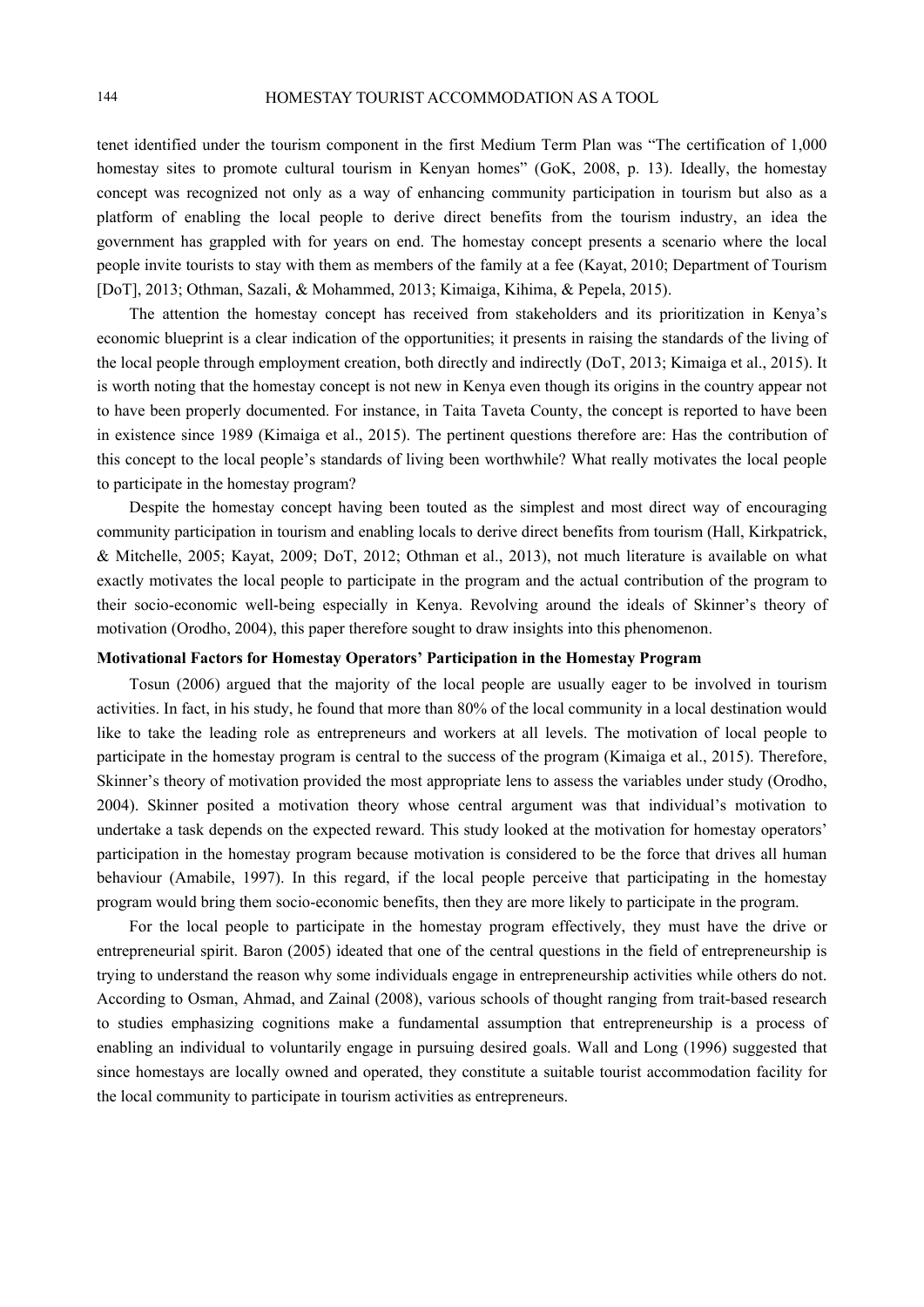As put forward by Hinch and Butler (1996), studies have shown that economic considerations have been the primary motivating force for the local people to become involved in tourism development. Dahles (2000) indicated that in most cases, the homestay concept is a source of additional income for the operators since they often take on other forms of employment and also maintain their social and religious responsibilities. In addition, the homestay concept brings about some changes in the way local people perceive their cultural and natural heritage, since it makes them recognize the importance of their heritage not only as a source of income but also as a treasure to be shared with the global community. Ideally, the homestay program allows the local people to experience other people's cultures from all over the world without leaving their own homes. Indeed, this can be considered as an important strength of this particular product, no other tourism product offers a similar experience (Kayat, 2009).

#### **Socio-Economic Benefits of Homestay Accommodation to Host Families**

The travel and tourism industry has been reported to be one of the biggest employers in developing countries (Moscardo, 2008; WTTC, 2015). Previous researchers have pointed out that homestay tourist accommodation has numerous benefits to host families and the community. For instance, Bhuiyan, Siwar, Ismail, and Islam (2011) pointed out that homestays provide job opportunities for local communities, thus improving their quality of life. Further, Chaiyatorn, Kaoses, and Thitphat (2010) found that homestays can ensure economic, social, and cultural benefits for local communities as well as sustainable development. This research therefore provided a platform to validate or reinforce these previous findings on the contribution of homestay accommodation to the socio-economic well-being of the rural populace.

In addition, Lynch (2003) and Lynch, McIntoch, and Tucker (2009) argued that the homestay concept boosts the supply chain in that it provides opportunities for local people living around the homestay to provide services that supplement the visitors' stay, such as cleaning services, production of finer home goods, or small local food supplies that may not be readily available in the hosts' home. Moreover, Moscardo (2008) ideated that because the homestay program offers job opportunities in rural areas, it decreases the number of people that leave small communities to search for jobs in bigger cities, which not only keeps local intellectual capital in communities, but also helps to prevent overcrowding in major urban hubs.

Further, due to the multiplier effect of tourism, the homestay concept has been reported to provide an opportunity for tourists to spend money within local communities which raises regional incomes sometimes by even more than the value of their spending (Lynch, 2003). This not only contributes to a monetary increase in the community overall but also alludes to social and cultural benefits brought about by the increased purchasing power. As Bhuiyan et al. (2011) substantiated, the homestay program enables homestay operators to contribute in various programs for improving the life standards of rural communities because the program gives focus to economic development and social advancement of the operators.

Colton and Whitney-Squire (2010) concluded that the homestay program has the potential to address many of the economic, environmental, and socio-cultural challenges that communities face. Precise benefits include preservation of cultural and natural heritage, increased training and capabilities in business development and tourism, education, increased economic diversification, enhanced environmental integrity, sharing of local culture, and improved infrastructure among others. The pertinent questions therefore are: Do the local people in Taita Taveta County perceive that the homestay program can bring them such benefits? Would they preserve their environments, culture, and heritage for the sake of tourism?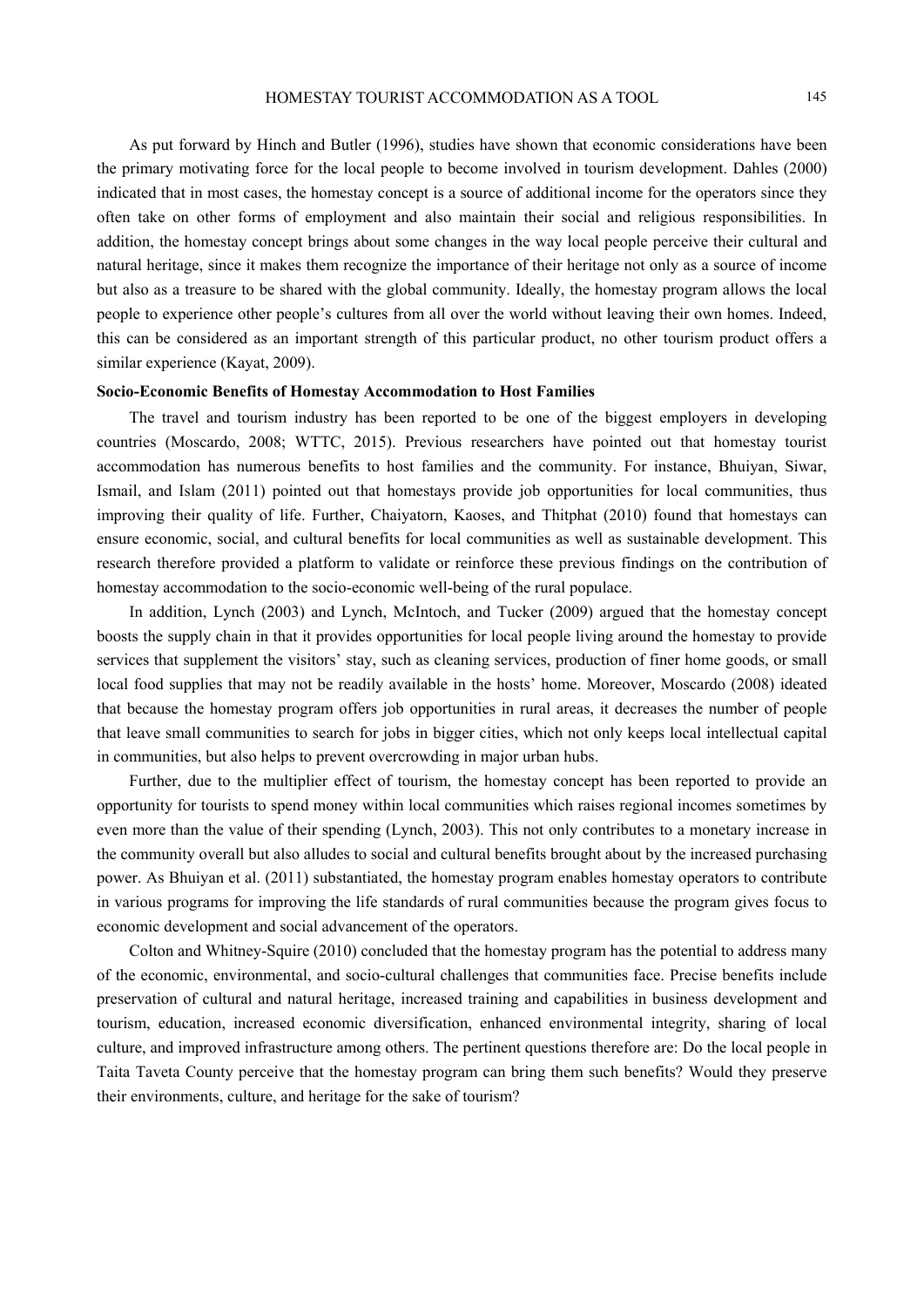# **Methodology**

This paper was part of a research thesis "Homestay tourist accommodation as a tool for socio-economic well-being of rural communities in Kenya: A case of Taita Taveta County". Some of the objectives of study were to identify motivational factors behind homestay operators' participation in the homestay program and to assess the socio-economic benefits of homestay accommodation to host families. Census technique was used to target all the 54 homestays in the county since the population was small, hence manageable to use the whole population. The homestays in the county were identified through the help of a local guide who was conversant with the area and the homestay operators. The operators found in their homesteads were informed of the purpose of study through oral explanations and guided through in completion of the research instrument while those who had already left their homesteads, the questionnaires were entrusted to the local guide and were collected later. Cross-sectional research design was utilized to collect both quantitative and qualitative data (Byrman & Bell, 2007). The design was considered most appropriate since it enabled collection of quantitative and qualitative data to be completed at a single point in time for all the cases. Researcher administered semi-structured questionnaires were used to collect primary data from the homestay operators while interview guides were used to gather data from tourism officers in charge of the county. Primary data collection stretched through the entire month of November from 9.00 a.m. to 4.00 p.m., four days a week (Thursday to Saturday), covering on average four homestays per day. These days and time were considered appropriate because they were convenient for the researchers. Descriptive analysis and chi-square test of significance were used to analyze data.

### **Results and Discussion**

#### **Response Rate**

A total number of 51 questionnaires out of a possible 54 were collected for analysis, representing a response rate of 94.4%.

# **Demographic Information of Survey Respondents**

The majority of the homestay operators (62.70%) were male while 37.30% were female. On the basis of age, most of them (72.55%) fell in the age categories of 40-49 years old followed by the 50 years old and above age group (11.77%), 35-39 years old age group (9.80%) while the 30-34 years old age group had the least representation (5.88%). On the level of education tenet, it was found that the majority (78.43%) had attained secondary school education and below followed by those with diploma level (11.77%), and those with skill certificate had the smallest representation at 9.80%.

#### **Motivational Factors Behind Homestay Operators' Participation in the Homestay Program**

To identify the motivational factors behind homestay operators' participation in the homestay program, motivation variables (Wall & Long, 1996; Hinch & Butler, 1996; Dahles, 2000; Kayat, 2009) were put on a 5-point Likert scale. The homestay operators were then asked to rate on a scale of 1-5 the extent to which they agreed or disagreed with the statements. The Likert scale used ranged from "1 = Strongly agree" to "5 = Strongly disagree" (see Table 1).

The findings in Table 1 show that the motivation variable "earn income for household" had the highest mean of  $M = 1.10$  and the lowest standard deviation (SD = 0.300). This was closely followed by the "diversify" sources of income for household" ( $M = 1.31$ ,  $SD = 0.469$ ). The other motivation variables revealed low mean scores and high SDs.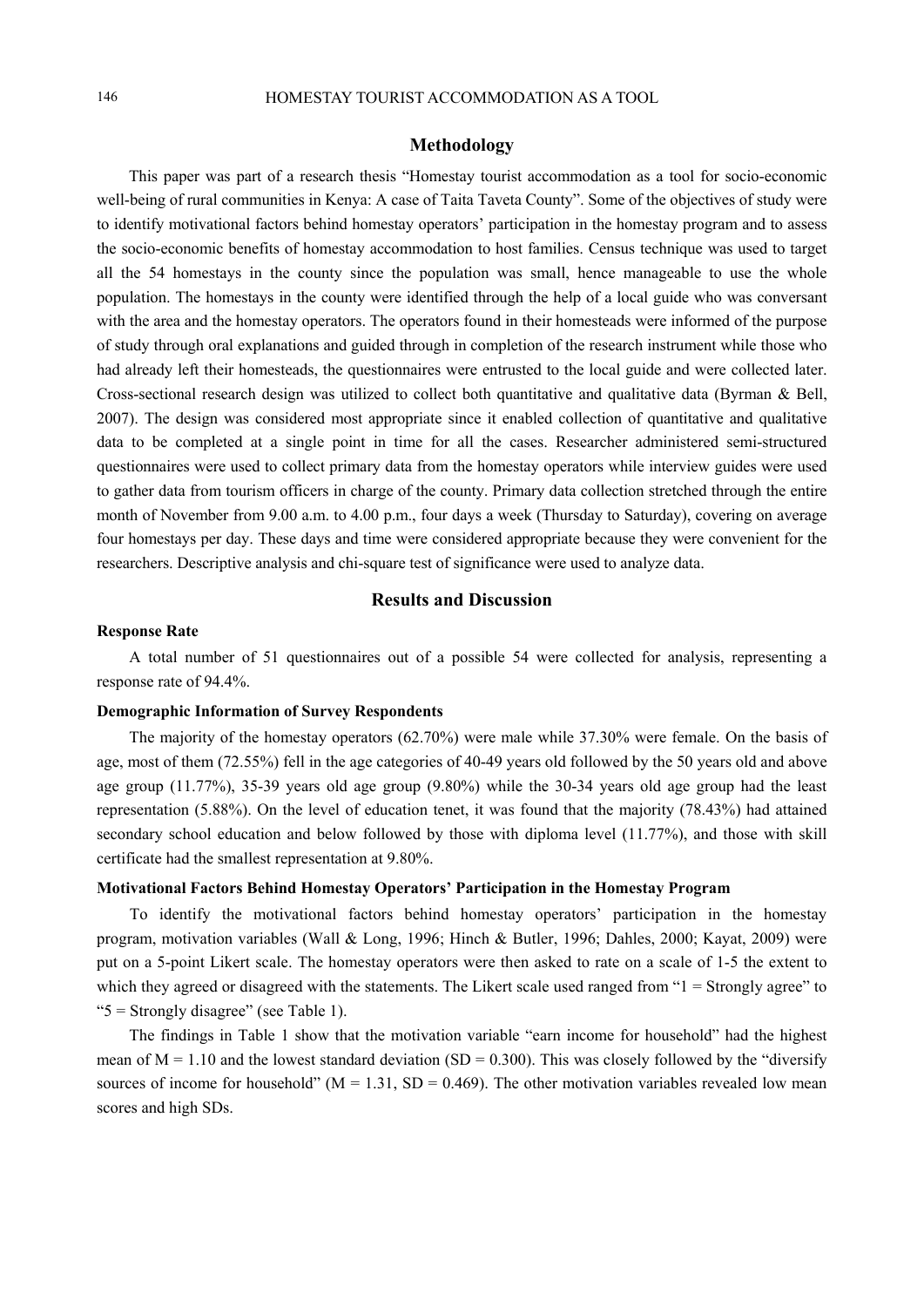Table 1

*N* Mean SD Stat. Stat. Std. error Stat. Earn income for household 51 1.10 0.042 0.300 Interact with different cultures 51 3.43 0.141 1.005 Preserve heritage and culture 51 3.29 0.146 1.045 Support tourists for community well-being 51 3.73 0.192 1.372 Diversify sources of income for household 51 1.31 0.066 0.469 Valid *N* (listwise) 51

*Descriptive Statistics for Motivational Factors Behind Homestay Operators' Participation in the Homestay Program* 

*Note.* Factors closer to 1 represent the strongest value.

From Table 1, it can be deduced that the other three items on the scale had lower means and high SDs. According to H. N. Boone and D. Boone (2012), a high SD would mean that there was a lot of variance on the observations from the survey. Therefore, these results reveal that the major motivation for individual household's participation in the homestay program was income. A possible explanation for this might be due to the high poverty levels in the area since the county is ranked number 28 out of 47 in terms of poverty levels in the country (Kenya National Bureau of Statistics [KNBS], 2013). Hence, the local people were looking for ways to earn an extra shilling by hosting tourists in their homes. Borrowing from the ideals of Skinner's theory of motivation that provided the theoretical underpinning for this study, the homestay operators' motivation to participate in the homestay program was driven by the major reward they expected from the program which in this case is income. These findings seem to be consistent with those of Hinch and Butler (1996) who found that economic considerations have been the major motivating force for the local people to become involved in tourism development.

This finding has important implications for the government to design and conduct sensitization programs for the local people with the main focus of pointing out the importance of the homestay program other than the income factor. This will contribute greatly to the local people's understanding that the conservation of their culture, heritage, and the environment is vital to the growth and development of homestay accommodation. This is because the flow of tourists to the homestays is very much dependent on the culture of the people, their lifestyle, and the quality of the environment (Levitt, 1996; Colton & Whitney-Squire, 2010). Such sensitization programs will hopefully enlighten the homestay operators, and hence, enable them to give equal attention to the preservation of their culture, heritage, environment, and the income from the program. This will ensure that the homestay program is sustainable; hence, the local people will continually draw incomes from the program.

#### **Socio-Economic Benefits of Homestay Accommodation to Host Families**

To assess the socio-economic benefits of homestay tourist accommodation to host families first, the operators were asked to indicate the approximate annual income they earned through accommodating tourists in their homes. The results revealed that the majority of the operators (70.6%) earned Kshs 59,999 and below, followed by Kshs 60,000-69,999 (19.6%) and Kshs 80,000 and above (5.9%), while those who earned 70,000-79,999 had the least representation at 3.9%. This finding shows that most homestay operators earned an approximate amount of Kshs 4,999 per month from the programme. Previous research found that these meager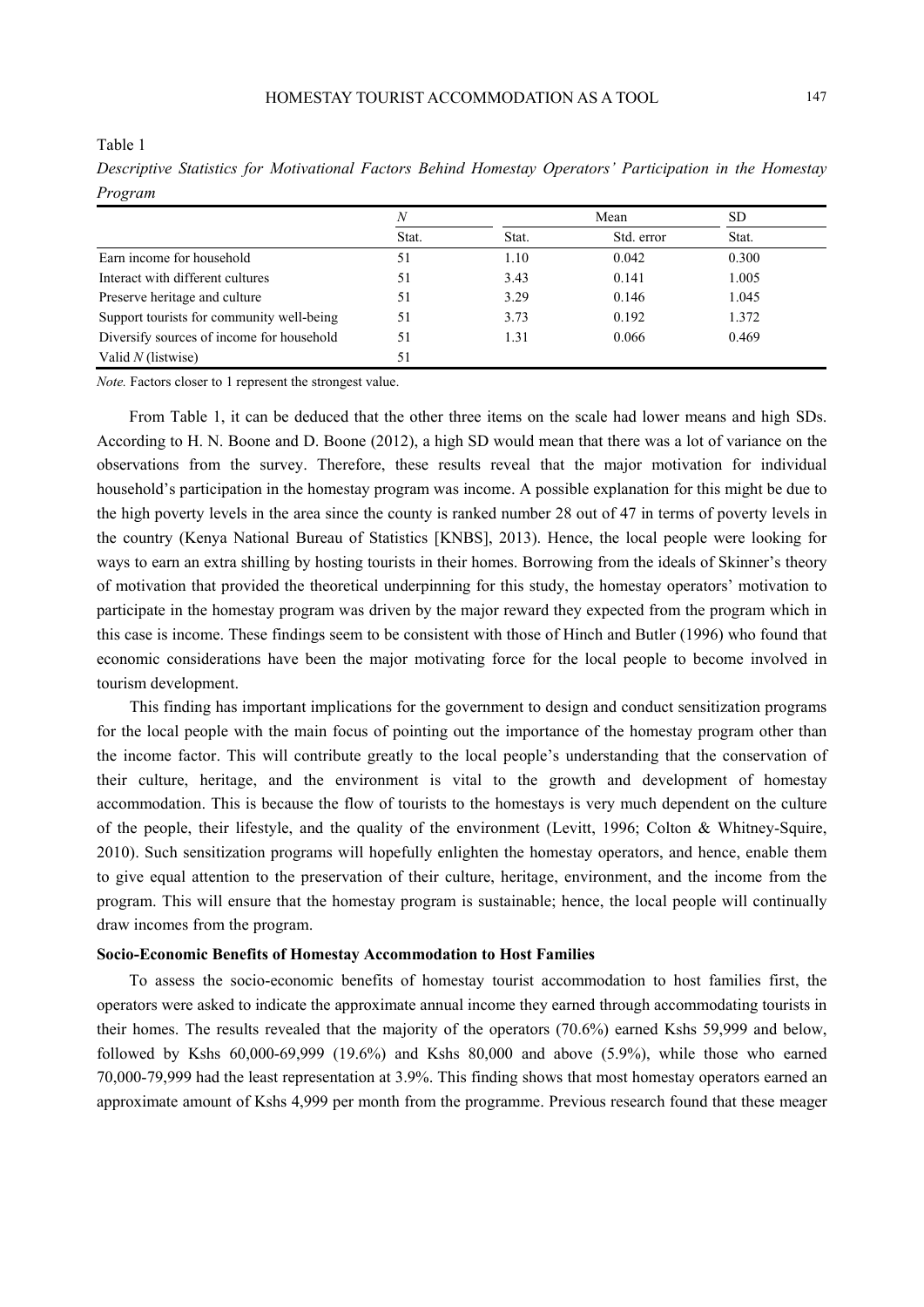earnings could be directly related to the homestay operators' level of education and their knowledge and skills to run the programme (Kimaiga et al., 2015). Second, socio-economic tenets were put on a Likert scale and homestay operators were asked to rate on a scale of 1-5 the extent to which they agreed or disagreed with the statements. Table 2 shows the results from the descriptive analysis.

#### Table 2

*Descriptive Statistics for Homestay Operators' Perception on the Socio-Economic Benefits of Homestay Accommodation* 

| Homestay accommodation                                  | N     |       | Mean       |       | <b>SD</b> |  |
|---------------------------------------------------------|-------|-------|------------|-------|-----------|--|
|                                                         | Stat. | Stat. | Std. error | Stat. |           |  |
| Increases business opportunities for the local people   | 51    | .20   | 0.056      | 0.401 |           |  |
| Creates employment opportunities                        | 51    | 1.16  | 0.051      | 0.367 |           |  |
| Encourages us to preserve traditional culture           | 51    | 1.47  | 0.094      | 0.674 |           |  |
| Increases stability of local people's lifestyle         | 51    | 1.27  | 0.063      | 0.451 |           |  |
| Provides an opportunity to interact with other cultures | 51    | 1 2.9 | 0.064      | 0.460 |           |  |
| Valid $N$ (listwise)                                    |       |       |            |       |           |  |

*Note.* Factors closer to 1 represent the strongest value.

The findings in Table 2 show that all the socio-economic variables recorded high mean scores (closer to 1) and low SDs. This result implies that the majority of the homestay operators agreed that homestay tourist accommodation increases business opportunities in the community, creates employment, encourages them to preserve traditional culture, and provides an opportunity for the homestay operators to interact with other cultures from all over the world without leaving their own homes. The most probable explanation for this result is that homestay tourist accommodation provides the local people with opportunities to host tourists in their own homes at a fee hence they see it as a business venture. Moreover, for the homestay operators to meet the needs of the homestay tourist, e.g., food, they may need to buy food and other supplies to supplement the visitors stay. This increases the business opportunities for the suppliers of such goods. Further, since homestays are deemed to attract tourists who wish to experience other people's cultures and lifestyles (Kayat, 2009), the local people would endeavor to preserve their culture and continue with their daily activities as usual so that they can continually attract tourists which would translate to more income.

The interviews conducted on the tourism officers in charge of the county to establish their views on the contribution of the homestay program to the socio-economic well-being of rural people revealed that, the homestay program is a strategy that can bring massive benefits to the local people if developed within specified guidelines and are well-regulated. This is because the homestay concept enables the local people to earn an income from tourism directly, thereby benefiting directly from the tourism industry. The interviews also revealed that although homestay accommodation provided direct income to the operators, the income could be very little because at the moment the number of tourists to the homestays was quite small since some of the operators had not invested in very basic amenities, such as bed sheets, mosquito nets probably due to lack of finances. Besides, tourists' safety in the homestays was not guaranteed due to a lack of a legislative framework although the Ministry of Tourism was working on the matter. As one respondent noted: "Proper regulation will create an enabling environment for the growth of homestays in the county since it will instill confidence in the homestay tourists and play a great role to deter rogue operators".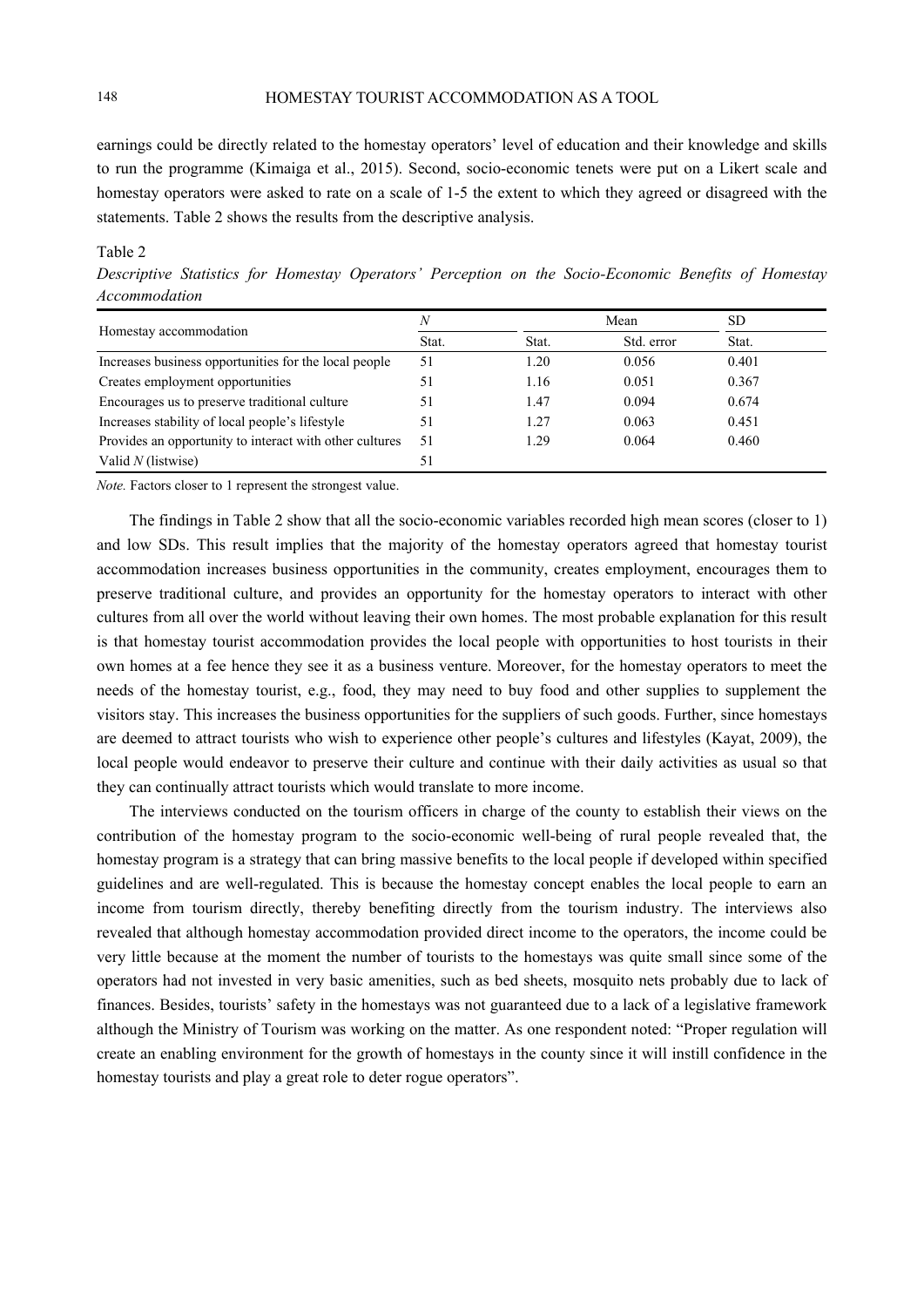# **Significance of Homestay Tourist Accommodation in Boosting the Socio-Economic Well-Being of Rural People**

Having assessed the socio-economic benefits of the homestay program to host families and the community, it was imperative to establish whether homestay tourist accommodation was a significant means of boosting the socio-economic well-being of rural people. The overall perception of the homestay operators was therefore sought and tested against each tenet under the socio-economic benefits Likert scale. Chi-square test of significance was used and the results were as displayed in Table 3.

# Table 3

*Chi-Square Test Results for the Significance of Homestay Accommodation to Boosting the Socio-Economic Well-Being of Rural People* 

| Variable                                                        |        | Df |       |       |
|-----------------------------------------------------------------|--------|----|-------|-------|
| Creates employment opportunities for the local people           | 38.166 |    | 0.865 | 0.000 |
| Increases business opportunities for local people               | 33.277 |    | 0.808 | 0.000 |
| Encourages us to preserve traditional culture                   | 12.485 |    | 0.495 | 0.002 |
| Provides opportunity for locals to interact with other cultures | 12.314 |    | 0.407 | 0.000 |
| Increases stability of local people's lifestyle                 | 8.439  |    | 0.491 | 0.004 |
| $N$ of valid values                                             | 51     |    |       |       |

*Notes.* Computed using  $\alpha = 0.05$ ;  $V =$  Cramer's  $V$ ;  $Df =$  Degrees of freedom;  $p =$  Probability significance;  $\chi^2 =$  Chi-square value.

According to Bostch (2011), chi-square interpretation involves looking at the significance probability quoted. Thus, for a value less than 0.05, one can conclude that there is an association between the variables in question and the population from which the sample was drawn. Table 3 shows that all the five variables had probability significance values below the conventional cut off point of 0.05 ranging from  $0.000 \le p \le 0.004$ . This implies that the group of independent variables (socio-economic benefits) showed a statistically significant relationship with the dependent variable (socio-economic situation).

The symmetric measure of Cramer's *V* which is normally calculated alongside the chi-square test was used to test the strength and direction of association between the variables. Bryman and Cramer (1997; as cited in David & Sutton, 2004) suggested the following for interpreting the measures of association: "0.19 or less is very low association; 0.20 to 0.39 is low association; 0.40 to 0.69 is moderate association; 0.70 to 0.89 is high association, and 0.90 to 1 is very high association". Based on this interpretation, the findings in Table 3 show that Cramer's *V* values for the first five variables ranged from  $0.407 \le V \le 0.865$ , which indicates a moderate to high positive association between the group of independent variables and the dependent variable. This finding implies an increase in the socio-economic benefits from the homestay, i.e., as the business opportunities from the homestay program increase, the employment creation, the ability of the homestay operators to focus and preserve their culture and heritage as well as the opportunity to interact with other cultures increase, they lead to an improvement in the general socio-economic situation of the community. On the evidence of the results from Table 3, it would be justifiable to conclude that homestay accommodation is a significant means of boosting the socio-economic well-being of rural people.

Previous researchers have pointed out that homestay accommodation has numerous benefits to the host families and the community (Bhuiyan et al., 2011; Moscardo, 2008; Lynch, 2003). The results of this study show that homestay accommodation is a significant means of boosting the socio-economic well-being of rural people. This study therefore validated the assertions by earlier researchers on contribution of the homestay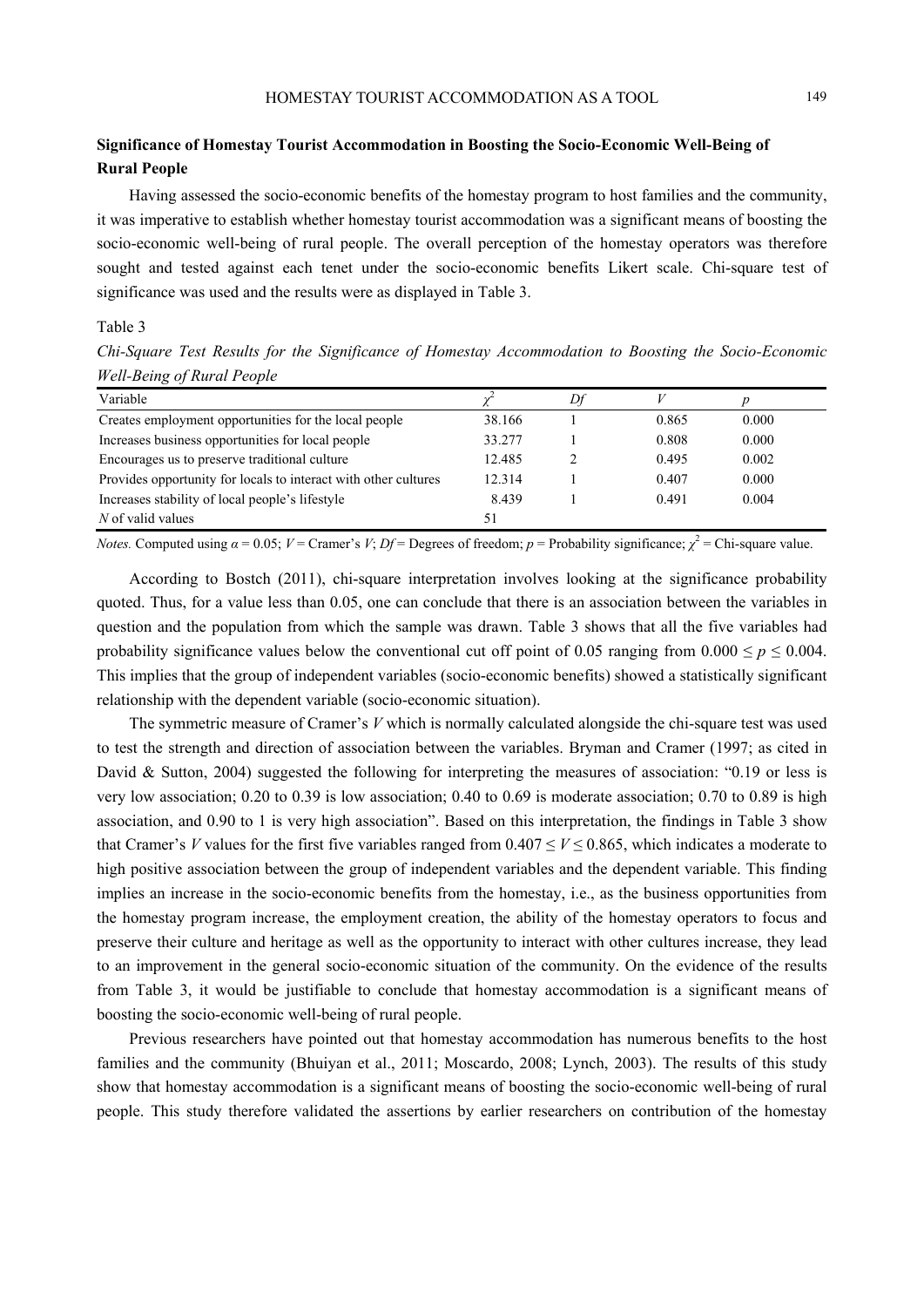program to the socio-economic well-being of local communities. Particularly, this finding corroborates the findings of Chaiyatorn et al. (2010) who found that homestays can ensure economic, social, and cultural benefits for local communities as well as sustainable development. In addition, these findings seem to be in agreement with those of Colton and Whitney-Squire (2010) who found that the homestay program has the potential to address many of the socio-cultural, economic, and environmental challenges faced by communities.

This result may be explained by the fact that, as an extended form of community participation in tourism, the homestay concept empowers individual households to earn an income from tourism directly while providing them with the opportunities to share their cultures and interact with other cultures without leaving their homes. This finding has important implications for the Ministry of Tourism to craft policies and legislations to create an enabling environment to encourage the growth and development of the homestay accommodation sub-sector in a sustainable manner. The present results are significant in at least one major aspect in that they were able to depict the direction and strength of the relationship between the groups of dependent and independent variables. However, there is abundant room for further research and progress in determining whether homestay accommodation is a significant means of boosting the socio-economic well-being of rural people.

# **Conclusion**

This paper provides useful insights into the motivational factors behind homestay operators' participation in the homestay program, the socio-economic benefits of the program and its significant contribution to the socio-economic well-being of rural communities. The study found that the major motivation for local people's participation in the homestay programme was income. It also found that from the perspective of the local populace, the program was a significant contributor to their socio-economic well-being. The finding has important implications for the state agency responsible for tourism (Ministry of Tourism) to craft policies and legislations geared towards creating an enabling environment for the homestay accommodation sub-sector to grow sustainably. It is hoped that with a conducive environment (legislative and legal framework) coupled with the necessary financial and infrastructural support and training, this sub-sector will greatly contribute to the achievement of Kenya's long-term strategy―the Vision 2030.

# **References**

- Amabile, T. M. (1997). Motivating creativity in organizations: On doing what you love and loving what you do. *California Management Review, 40*(1), 39-58.
- Baron, R. A. (2005). *Entrepreneurship: A process perspective*. Cincinnati, Ohio: South Western Publishing.
- Bhuiyan, A. H., Siwar, C., Ismail, S. M., & Islam, R. (2011). The role of home stay for ecotourism development in east coast economic region. *American Journal of Applied Sciences, 8*(6), 540-546.
- Boone, H. N., & Boone, D. (2012). Analyzing Likert data. *Journal of Extension, 50*(2), 1-5.
- Bostch, R. E. (2011). *Significance & measures of association*. Retrieved from http://www.usca.edu/polisci/apls301

Bryman, A., & Bell, E. (2007). *Business research methods* (2nd ed.). New York, NY: Oxford University Press.

Chaiyatorn, S., Kaoses, P., & Thitphat, P. (2010). The developmental model of cultural tourism - Homestay of the Lao Vieng and Lao Song ethnic groups in the central region of Thailand*. Journal of Social Sciences, 6*(1), 130-132.

- Colton, J. W., & Whitney-Squire, K. (2010). Exploring the relationship between aboriginal tourism and community development. *Journal of Leisure Studies, 34*(3), 261-278.
- Dahles, H. (2000). Tourism, small enterprises and community development. In G. Richards and D. Hall (Eds.), *Tourism and sustainable community development* (pp. 154-169)*.* London: Routledge.

David, M., & Sutton, D. C. (2004). *Social research: The basics*. London: Sage Publications, Ltd.